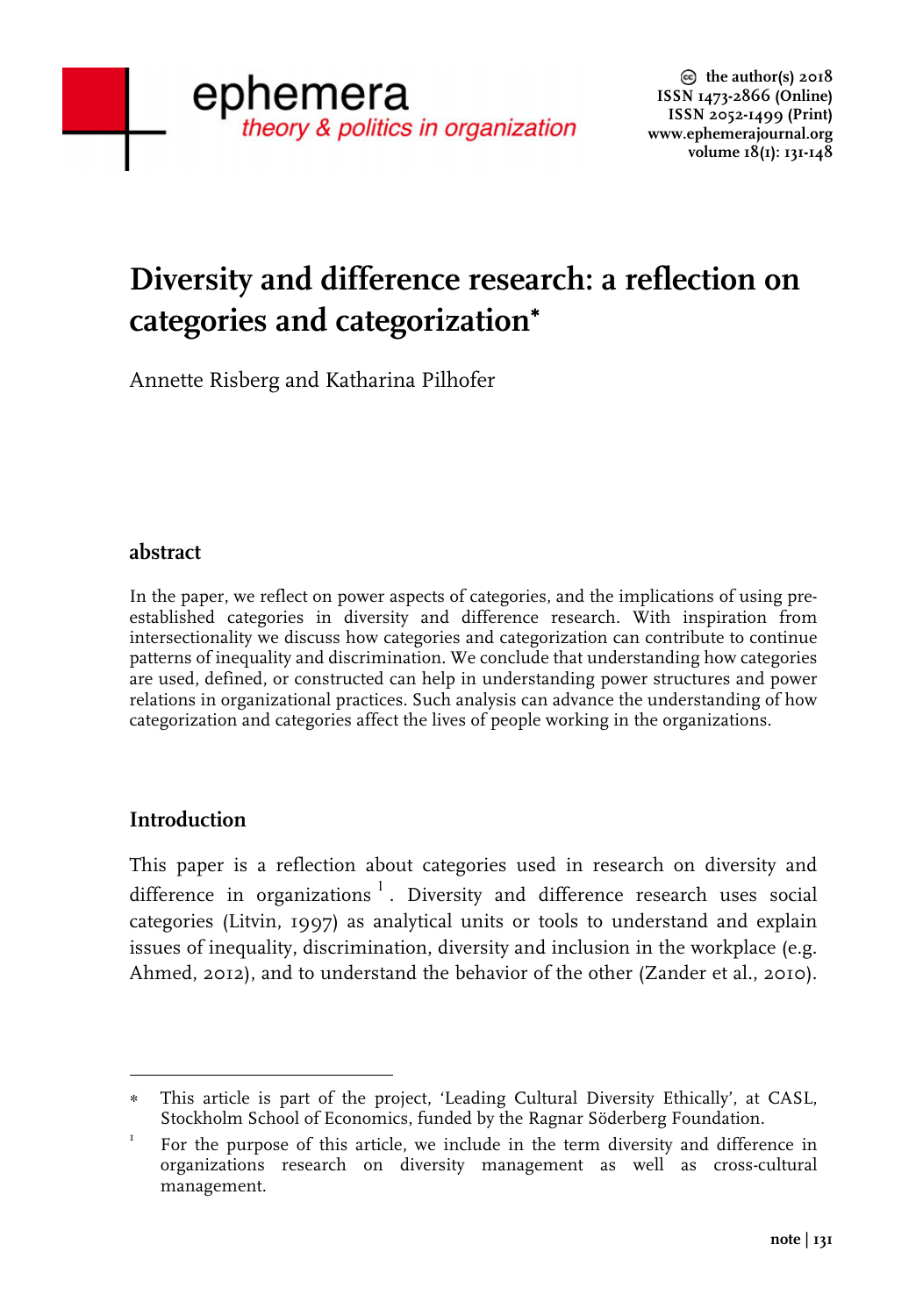Indeed, at the heart of diversity and difference research are social categories of people portrayed as different from a norm.

The categories used in this research tend to be pre-established categories: gender, race/ethnicity, class, religion, sexual orientation, and disability (Litvin, 1997; Lorbiecki and Jack, 2000), age, values, and education, among other variables (Egan and Bendick, 2003; Loden and Rosener, 1991; Milliken and Martins, 1996), nationality and culture (Zander et al., 2010) with the goal of explaining management of diversity and difference and the behaviors of others. Preestablished social categories accordingly form the core of diversity and difference research, and categories are the focus of our article.

Critical diversity scholars address pre-established social categories in their critique of mainstream diversity research claiming that these categories both reflect unequal power and contribute to reproducing it (see Zanoni et al., 2010, for a more extensive review). Pre-established categories can lead to static accounts of diversity in organizations, which ignore the dynamic nature of power and inequality relations (Tatli and Özbilgin, 2012). Consequently, approaching diversity issues through pre-established categories may lead to a risk to 'essentialize difference in framing of workforce diversity and produce flawed empirical, theoretical and policy insights' (*ibid*: 181). Critical scholars claim diversity and difference researchers tend to overlook the issue of power and power structures in their analyses (Primecz et al., 2016; Tatli and Özbilgin, 2012; Zanoni et al., 2010). Power is the focus of intersectional theorists in their analysis of intersecting categories of difference and diversity (e.g. Essers and Benschop, 2009; Adib and Guerrier, 2003). Therefore, we let intersectional theory and research inspire our reflections on categories in diversity and difference research.

The purpose of this paper is to contemplate the power aspects of categories and the possible implications of using pre-established categories in diversity and difference research. We begin with a short overview of intersectionality to set the stage for our further reflections. Thereafter, we continue with a brief reflection on why humans categorize. We continue to ponder over the ways in which power is inherent in the categories used in theories aimed at fighting inequality and discrimination and in managing increasing diversity in organizations. We discuss the use of intersectionality in existing research on diversity in organizations to inspire our discussion. We conclude by reflecting on possible consequences of taking categories for granted in research on discrimination and inequality.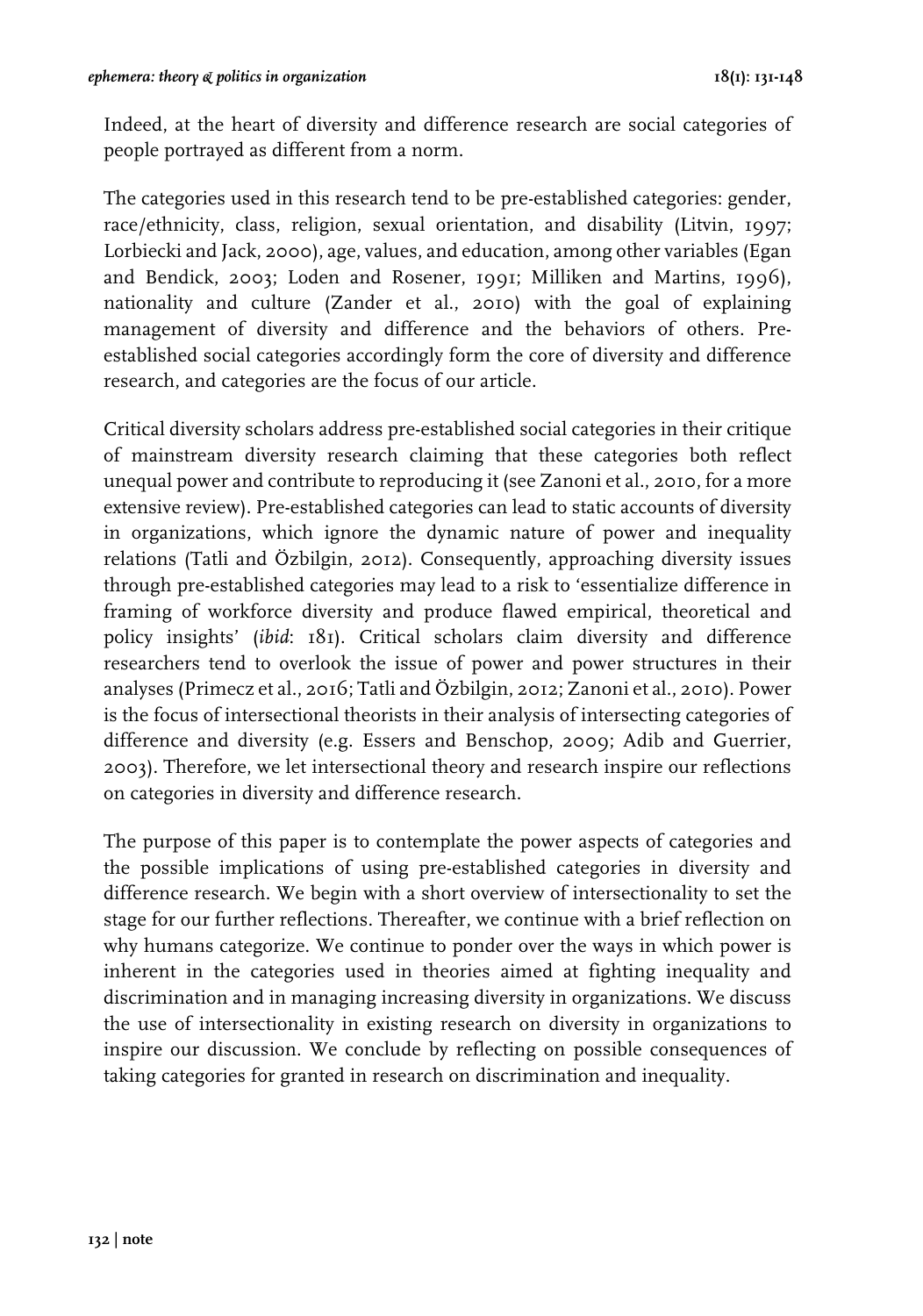# **Intersectionality: A means to introduce power in diversity and difference analysis**

Intersectional theorists explore power relationships through a lens of mutual constructions of sociocultural categories (Collins and Bilge, 2016; Lykke, 2010). The legal scholar Kimberlé Williams Crenshaw coined the term *intersectional* as a way of analyzing 'the various ways in which race and gender interact to shape the multiple dimensions of Black women's employment experiences' (Crenshaw, 1991: 1244). Intersectional research 'centers the experiences of subjects whose voices have been ignored' (Nash, 2008: 3).

With a focus on structural inequalities and discrimination, intersectional theorists aim to explain and understand how the interdependence and mutual constitution of social categories on an individual level reflect systems of power, oppression, and privilege on a socio-structural level and an organizational level (Acker, 2006; Bowleg, 2012; Rodriguez et al., 2016). Marfelt (2016) identifies two main intersectional research streams. Loyal to the origins of intersectionality (Crenshaw, 1991), scholars adhering to the first stream study various forms of oppression (e.g., Collins and Bilge, 2016; Holvino, 2010; May, 2015). Recently, however, scholars have begun to see intersectionality as extending beyond oppression (e.g., Diedrich et al., 2011; Kelly and Lubitow, 2014), using it more as an analytical tool for understanding and explaining the interacting and simultaneous effects of different factors (Hancock, 2007; Lykke, 2010; Zander et al., 2010). Nash (2008) suggests broadening the explanatory power of intersectional theory to also focus on ways in which privilege and oppression are co-constituted on the subject level.

One of the main attributes of intersectional theory is its focus on the analysis of social categories on multiple axes rather than dealing with single categories. Many diversity and difference scholars determined to depart from single-dimension and essentializing category analysis turn to intersectional theory, as it promises a more complex view of the multi-dimensional constructions of identities (e.g., Essers and Benschop, 2009; Essers et al., 2010; Holvino, 2010). Not only is the multiplicity of categories emphasized in intersectional analysis, but also their simultaneous and intertwined nature (e.g. Adib and Guerrier, 2003). Intersectionality adds complexity and more fine-grained explanations and understandings to diversity and difference analyses. Intersectional diversity and difference researchers focus also on societal discriminative processes in addition to social categories in their analysis of inequality in organizations (e.g., Carrim and Nkomo, 2016; Johansson and Śliwa, 2016). We bring with us these notions from intersectionality into our further reflections. First, though, we will contemplate on why humans categorize.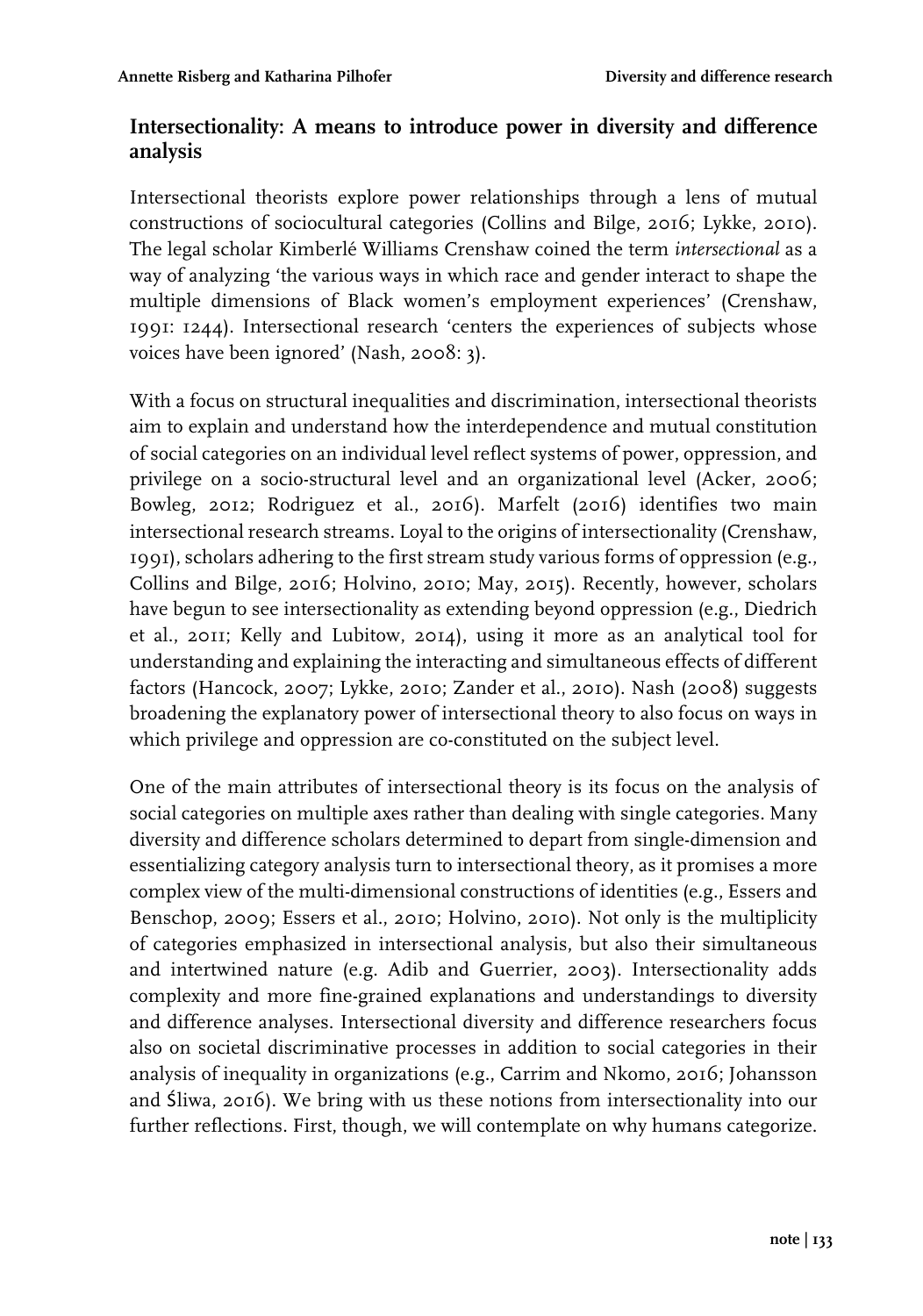## **The human need to categorize**

Categorization is at the heart of human activities and sense making. Categories are mechanisms for organizing. 'A "classification system" is a set of boxes (metaphorical or real) into which things can be put to then do some kind of work – bureaucratic or knowledge production' (Bowker and Star, 2000: 10). Categorization sorts reality into comprehensible categories built on a worldview whereby the attributes of an object tend to correlate (Rosch, 1999; Rosch et al., 1976). A classification system is chosen for a specific purpose (Bowker and Star, 2000) and should ideally demonstrate: 1) consistent, unique classificatory principles, 2) mutually exclusive categories, and 3) a complete system that provides total coverage of the world it describes.

Categorization helps us by simplifying and guiding our actions and behaviors in our everyday lives, routinizing them, providing structure, bringing order to a complex world (Banton, 2011; Vergne and Wry, 2014). It offers a coping strategy and tool for structuring experiences and remaining in control (Jacob, 2004). Categorization is a way of sorting perceptions and actions (Bowker and Star, 2000) – a human activity subject to habitual and organized action. The first time one encounters an object, it may be difficult to categorize it; in time, the process becomes routine, unconscious, embedded in organizational routines, and the categories become taken for granted (Berger and Luckmann, 1966). By studying the process of categorization, one can explain why certain attributes are considered more significant than other attributes.

### *The functions of categories in organizational diversity and difference research*

In organizations categories can provide individuals with guidelines for behavior in certain situations. If employees are sorted into categories according to perceived social identities, the categories serve to facilitate interaction and common understanding within and across groups. Categories aim to make the vast diversity of individual entities we encounter in daily life manageable (Bodenhausen et al., 2012), satisfying a basic human need for cognitive parsimony (Hogg and Abrams, 1988).

Diversity viewed as *business logic* highlights how diversity can be an organizational resource (Risberg and Søderberg, 2008; Williams and O'Reilly, 1998), enhancing creativity and innovation, for example, by presenting a variety of viewpoints (Roberge and van Dick, 2010; Stahl et al., 2010). Categories are here used to identify the parts of a person's identity that provide a resource for the organization.

In the light of internationalization and globalization of business, diversity and difference research – driven by business logic – includes such categories as culture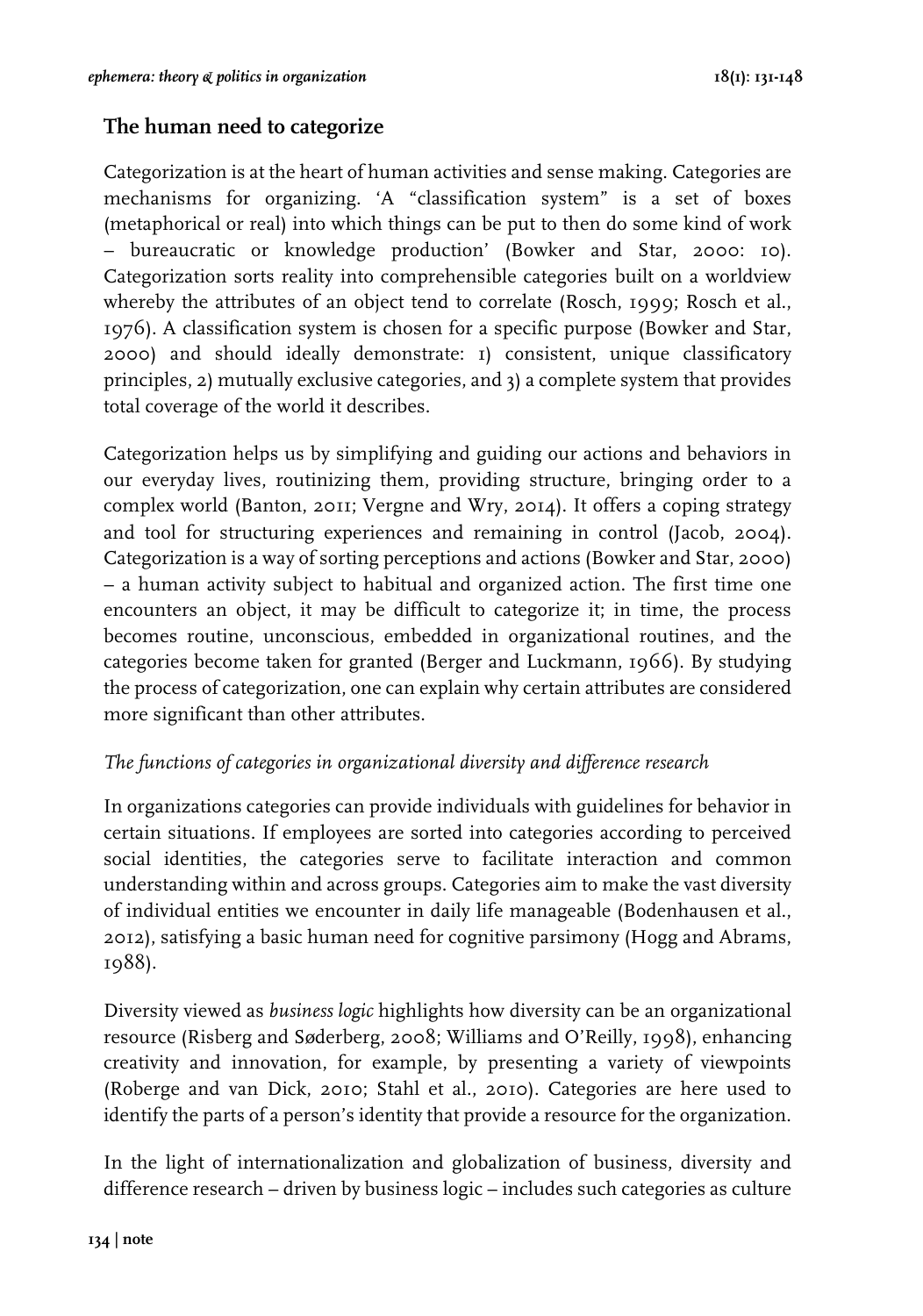and nationality (Nishii and Özbilgin, 2007). Many cross-cultural researchers consider a multi-cultural environment as a risk for success-driven organizations, and potential problems are associated with miscommunication and conflict arising from cultural differences (e.g., Hofstede, 2001; 1980). This 'problem-focused view' of cultural diversity (see Stevens et al., 2008) leads researchers to culture- and nationality-based categorization, in their attempt to solve problems stemming from cultural or national differences. Categorization can therefore be seen as a tool to 'smooth out' cross-cultural business encounters.

Diversity seen as a moral and *social-justice* issue builds on the assumption that individuals of certain categories are disadvantaged in comparison to others. Socialjustice logic has its origin in anti-discrimination legislation aimed at protecting a group of people who are discriminated against in workplaces or in society at large (see European Union, 2000; ILO, 1958, and various national legislations). Categories are used to identify discriminated minority groups, to strengthen their position in organizations and society, and to combat the discrimination they face – often the same categories found in national anti-discrimination laws, EU directives, and the UN Declaration for Human Rights.

A growing body of critical diversity management studies sets out to study – hidden or not – dimensions of power embedded in diversity management practices (Marfelt and Muhr, 2016). Many critical diversity scholars point out that if hierarchy, privilege, and discrimination, among other factors, are left unattended, systemic oppression will continue (e.g., Oswick and Noon, 2014; Tomlinson and Schwabenland, 2010). Categories are here used to criticize perpetuation of inequality regimes.

In our focal theories, categorization serves to fulfill theoretical and analytical objectives. In business-logic diversity and difference theories categorization serves a more normative objective: how to help organizations manage situations and events involving people representing differing social categories. Social-justice and critical driven diversity research uses categories as a tool to identify groups targeted for systemic inequality or discrimination, pointing to power aspects within organizations.

In business-logic diversity and difference theories, it may seem that categories are relatively neutral concepts, the purpose of which is to facilitate the daily lives of humans in the workplace and in society. However, following the insights from intersectional research and social-justice driven diversity and difference research, it becomes clear that is not the case. Therefore, we continue with a critical discussion of political and power aspects embedded in categories.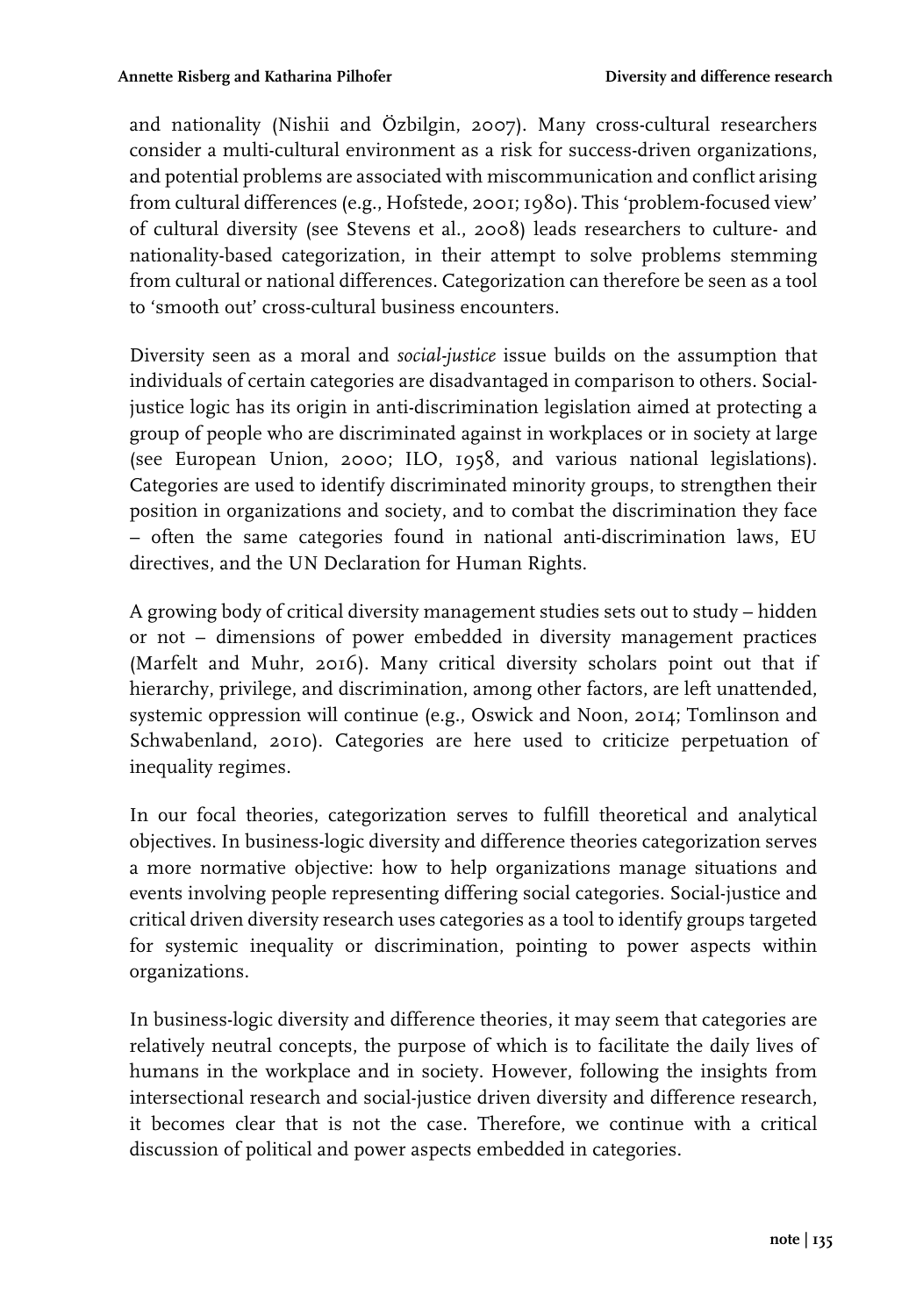## **Implicit assumptions embedded in categories**

Categorization can be a process of power demonstration. Bowker and Star (2000) point to epistemological, political, and ethical aspects in processes of building classification systems. Categories are subjective, as the location of the individual perceiving them influences the perception of opposition and dissimilarity (Berger and Luckmann, 1966). Ahonen and Tienari (2015) argue that although diversity management discourse emphasizes the goal of equality and social justice, thereby claiming neutrality of judgment, the differences in focus are selective (see also Swan, 2010). Those determining the categories have the power to define the norm (what is counted as a difference, in relation to what?). They hold the power to decide what attributes of difference should be categorized (see also Marfelt and Muhr, 2016). The significance given to attributes is influenced by what the individual creating the category perceives to be an important distinction. The attributed distinction is strongly influenced by the perception of difference and a belief that the difference is noteworthy (Harrison and Klein, 2007).

To categorize diversity and create diversity knowledge is to 'identify and enable or set in motion the diverse subject, to make the diverse subject a visible, legitimate, subject' (Ahonen and Tienari, 2015: 281). Diversity entails elements of construction and agency. The correlational structures of objects are subject to the individual perceiving the attributes which in turn depends on the individual's location, including cultural background and specific capabilities of perception. Ahonen and Tienari (2015) add underlying political agenda to the list, pointing to underlying norm structures by which an organization's performance and competitive advantage guide the understanding and classification of diversity (see also Ahmed, 2012). This sustains the business-based view that diversity contributes to organizational performance. Diversity management categories, whether business- or social-justice based, are infused with constructions dependent on the location of the individual categorizer.

If certain characteristics are assumed to correlate with an attribute, giving it significance may lead to dubious or stereotypical conclusions about individuals who are sorted into a certain category. Work attitude may be associated with ethnicity, for example, if a specific ethnic group is perceived as hardworking. If these correlations are considered fixed, naturalized essences of a group, even though subjective and dependent on individual perceptions, they serve as grounds for prejudices and stereotypes.

Power aspects of chosen categories in diversity and difference studies rarely receive attention (for some exceptions, see e.g. Ahonen et al., 2014; Ahonen and Tienari, 2015, Primecz et al., 2016) and there is an inadequate theorizing of power in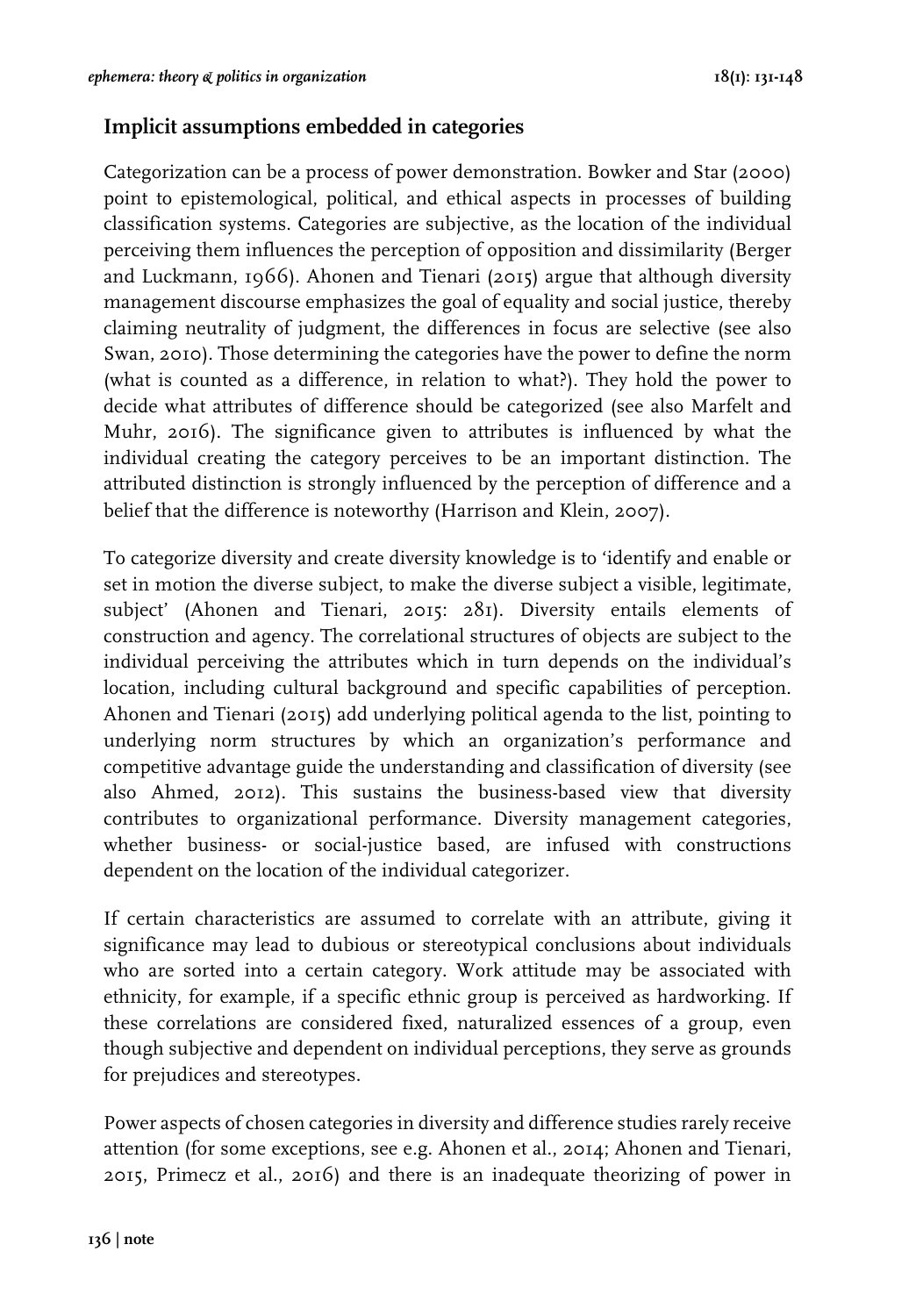diversity management research (Zanoni et al., 2010). A reason could be the most commonly used social categories in diversity research – gender, age, ethnicity, sexuality, disability, and religion – are taken for granted, used without deliberations.

# **Power relations ingrained in category constructions in diversity and difference research**

Notions of inferior or superior, privileged or non-privileged, powerful or powerless seem to be ingrained in most social-identity categories used in organizations – if not in society at large. Social categories occur when we differentiate with regard to gender, skin color, race, and class, in reference to social, economic, or power status. Each category covers a certain group of individuals; the category 'male' reflects male attributes that differ from female attributes. Yet, the dimension is often collapsed within a certain category. A reading of gender in organization studies reveals that whereas one talks about the dimension of gender, in practice only the category of women is referred to. For example, an extensive body of research investigates the disadvantages female employees experience in maledominated organizations (for a review, see Broadbridge and Simpson, 2011). In line with the purpose of categorizing to combat discrimination, one category moves to center stage as the group of individuals associated with it is seen to be disadvantaged – a situation to be overcome. The category is therefore legitimized by the conditions its members supposedly experience. Female employees are seen to suffer from obstacles in career advancement and lower pay than men; great importance is therefore accorded the category of women, in order to combat organizational inequalities. But, such single focus on women assumes that women need to change their unprivileged, inferior position, not that the unequal structures need to change. A power relationship is ingrained in the categories of woman and man.

Acker (2006: 444) observed how race 'refers to socially defined differences based on physical characteristics, culture, and historical domination and oppression, justified by entrenched beliefs'. Such understanding can be traced back to Carl von Linné's (1735) taxonomies of biologically defined human races. His taxonomy came to serve as a foundation for eugenics (Lindquist, 1996; Lindquist and Olsson, 1991) and as basis for colonial power oppression. Eugenics builds on assumptions that humanity can be divided in more or less distinct races that differ in physical and mental aspects. The differences are assumed to originate from inherited characteristics transferred from generation to generation and on the basis of these differences a value hierarchy is constructed (Lundmark, 2007). Linné's taxonomy divides *Homo sapiens* into four categories based on geographical location and skin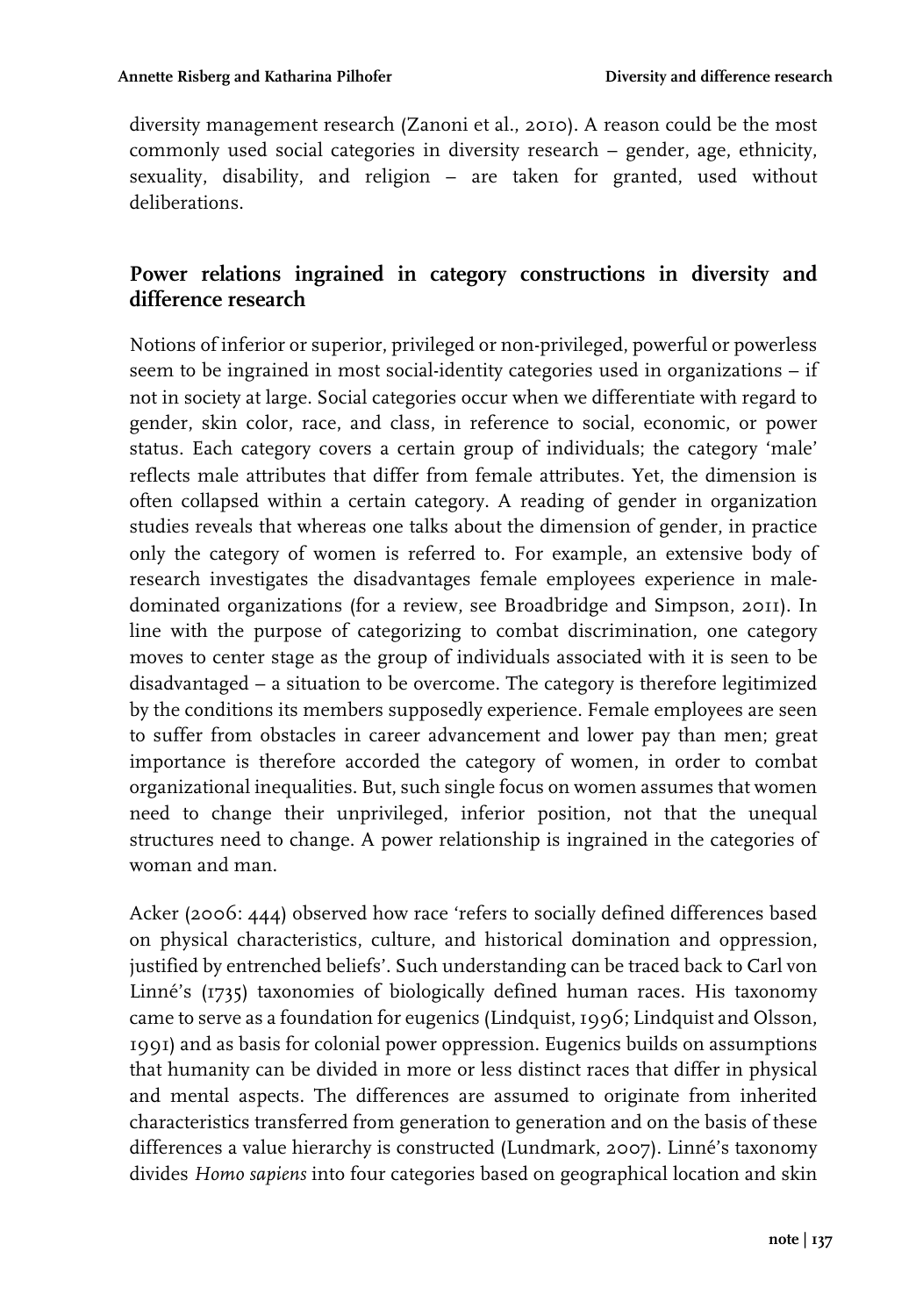color: *Africanus Niger*, *Americanus Rubescens, Asiaticus Fuscus*, and *Europeaus Albus*  (Broberg, 1975)*.* He described, for example, Africans as phlegmatic, black, slow, relaxed, and negligent; and Europeans as pale, muscular, fast, smart, and inventive. Inequalities and power structures were (re)produced in the construction of race categories as they point to inferiority and superiority based on human features (e.g. skull form) and correlated with intellect and behavior. Historical uses of human categories have clear power structures built into the categories and the categorization processes as it attributes superiority and greater intelligence to some races over others. The South African apartheid, by which people were classified in order to be separated, serves as a prime example of race oppression at work. In a more modern context, Vesterberg's (2013) study of immigrants points to how members of the category 'Somali' are constructed as being as inferior by being difficult to integrate into the Swedish society and labor market. Using race categories uncritically increases the risk of perpetuating power, inequality, and discrimination.

Structured representations of national cultures (e.g. House et al., 2004; Hofstede, 2001) are infused with binary oppositions of Western and non-Western cultures. Said (1978) describes how Western descriptions of the East are tied to Western imperialist interests, whereby descriptions of the East gain meaning through their reference to the West. Typical binary oppositions such as good-evil, honestdishonest, civilized-primitive, controlled-aggressive accentuate the difference and hierarchical opposition (*ibid*.). Positive terms are used to describe the norm (Western man) and negative terms to describe the Other. European cultures are seen as more positive than African cultures and North American as more positive than Asian cultures. Relationships and comparisons are made with Western terms of reference (Zanoni et al., 2010), and dualisms or binary oppositions are introduced to make cultural relations manageable (Lorbiecki and Jack, 2000).

Discourses on cultural diversity are imbued with power relationships, as categories are constructed in relation to Western norms, yet assumed to be neutral. Ahonen et al. (2014) argue that diversity and its categories must be understood in relation to those who conceptualize it, which reflects the contextual conditions in which diversity and its categories are constituted. The classification, calculation, inclusion, and exclusion of categories of cultural diversity are rooted more in context than in the taxonomical tool. What Ahonen and Tienari (2015) call ethicopolitics is constantly involved in categorization, because context is influenced through value statements and political-ethical statements made in that context (*ibid*; Willmott, 2014).

These examples show how categories are constructed with reference to a value system wherein the existence of a category is given sense through norms (Jenkins,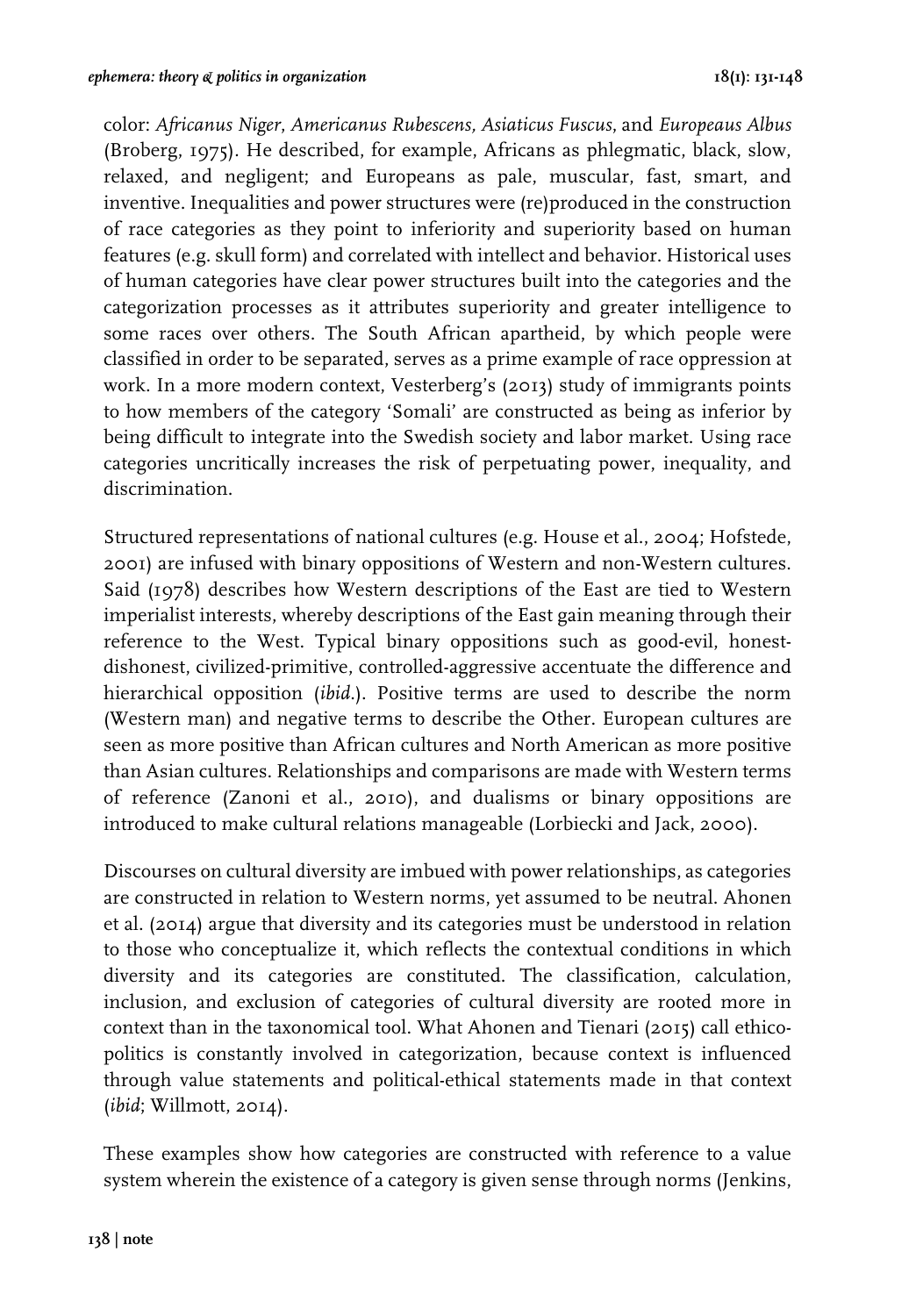2000) and notions of normalcy. The category 'Somali immigrants' makes sense in relation to their labor market status; the category 'female employees' is given significance with respect to their relative positioning in the organization. Dominating norms of equality and a work ethic consequently influence the framing of categories, and minority groups are distinguished in relation to that norm. Categorization serves to frame these groups. As Zanoni and Janssens (2004) demonstrate, human resource managers understand diversity under the umbrella of grand discourses such as compliance and work ethic. These discourses influence the process of categorization and reaffirm existing management practices and inequalities (see also Zanoni and Janssens, 2015). Power relations and notions of deviation from established norms accompany the categorization of people in organizations.

### **Intersectional diversity and difference research**

If intersectional theory explores power in the intersection of social categories, is intersectionality the answer to the above critique? Could a more conscious categorization process be a way to focus on unequal power relations and norms reflecting the interests of the privileged? Below we bring forward what intersectionality has brought to diversity and difference research in terms of categories and power issues.

Much intersectional diversity and difference research is conceptual and theoretical, suggesting how intersectionality could contribute to the understanding of diversity and difference in organizations. Many, for example, argue for multiple rather than single category research (Özbilgin et al., 2011) or to extend the classic intersecting categories (Holvino, 2010; Metcalf and Woodhams, 2012; Prasad, 2012; Strolovitch, 2012). The number of empirical diversity and difference studies using intersectional analysis is growing. Contributions to earlier diversity and difference research demonstrate that these studies bring in macro contextual factors in the analysis as well as study processes of inequality. These studies also point to the fluidity of intersecting axes and point to power processes.

Carrim and Nkomo (2016) in their study of South African Indian female managers emphasize how the women's managerial identity is formed by personal and social identities (categories) and institutionalized systems and processes (apartheid and cultural norms). Also, Johansson and Śliwa (2016) point out that the intersection of language and social identity categories are important to understand processes of social and organizational differentiation. Atewologun et al.'s (2016) study shows how intersecting categories are fluid as individuals may have advantaged or disadvantaged social identities at the same time. The advantaged positions shift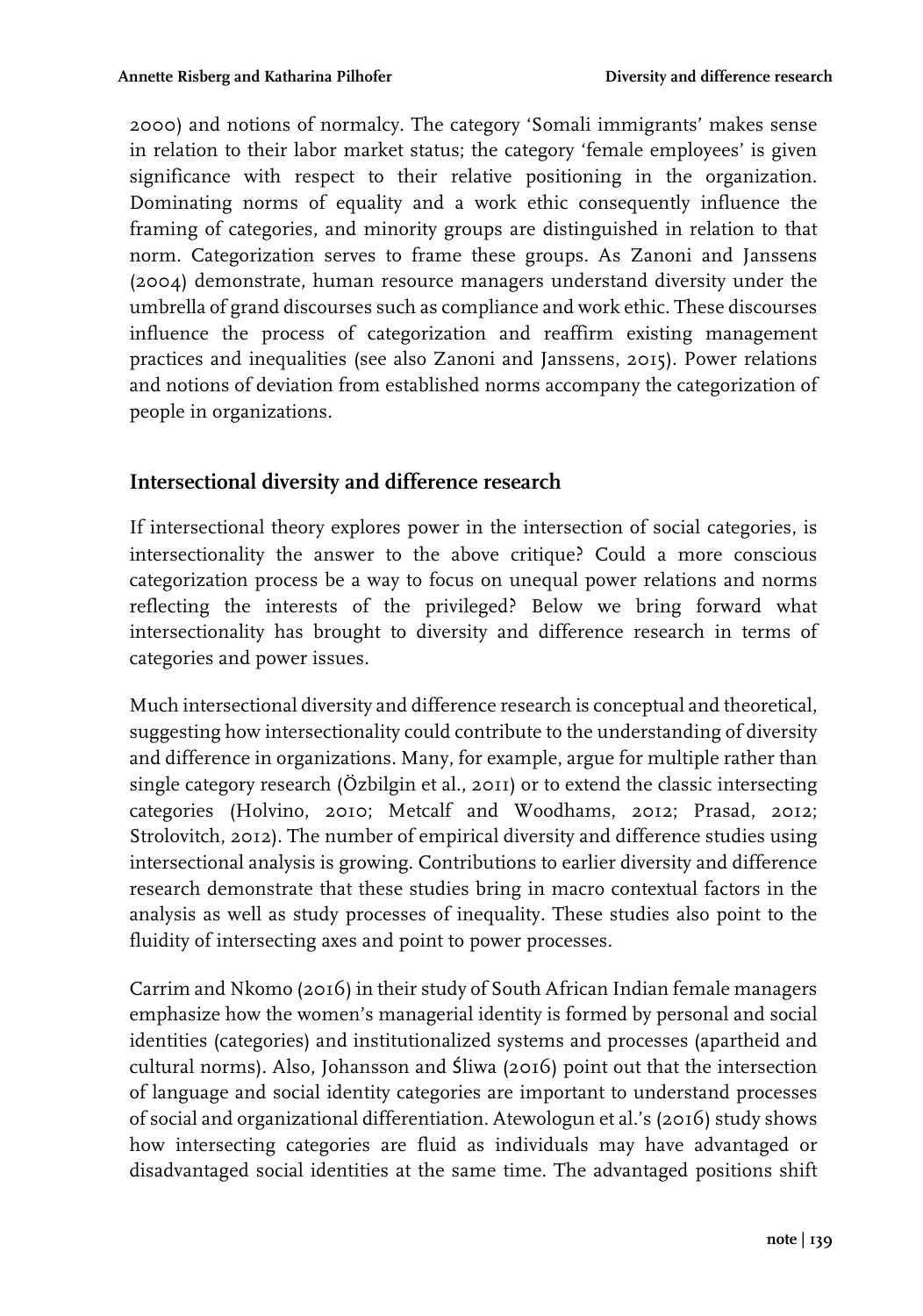according to intersecting categories. For example, a male non-white senior manager's position may be advantaged in relation to a subordinate but disadvantages in relation to a white senior manager. Power positions are thus not stable but fluid according to axing social categories. Adding a category beyond the classic axes of social categories – hierarchical lines – Boogaard and Roggeband (2010) use intersectionality to show how organizational structures and individual agency can construct inequality in organizations. In a study of Muslim immigrant entrepreneurial business women, using intersectionality as an analytical tool, Essers et al. (2010) could point to tensions encountered by respondents because of the intertwining of gender and ethnicity.

Intersectionality makes it possible to untangle and change the differential impact of everyday practices in organizations, and identify and link internal organizational processes and structures of oppression and power with external societal processes and structures (Holvino, 2010). It offers 'simultaneous processes of identity, institutional and social practice, brings more complete and accurate analyses and better organization and policy change applications' (*ibid*: 266). Thus, intersectionality used in diversity and difference studies offers more thorough analyses of inequality and oppression, potentially leading to better-grounded organizational and policy changes.

What intersectional analyses bring to diversity and difference studies are thus more dynamic views of categories, adding new intersections and linking the organizational context to the societal context – though not all studies do all these things. Yet, most of the studies build on pre-defined categories.

### **Discussion**

Our reflections point to how social identity categories are accompanied by power and relationships of inequality and have universalist and essentialist tendencies (Tatli and Özbilgin, 2012). Despite the aim of intersectional theorists to move beyond attention to single categories and to proclaim the simultaneity and interdependence of categories, the core argument is built on stable and durable categories (McCall, 2005). Thus, using multiple categories does not necessarily eliminate the risk of perpetuating power relations ingrained in the categories. Simply categorizing someone as a woman or non-white person perpetuates inequality regimes. Categories of gender and race affect assumptions about skills, responsibility, behaviors, and even appropriate salaries (Acker, 2006). The woman category is accompanied by expectations of how the person will behave and perform on the job, and how she should be remunerated. Labeling someone a refugee migrant from a certain region includes assumptions about literacy,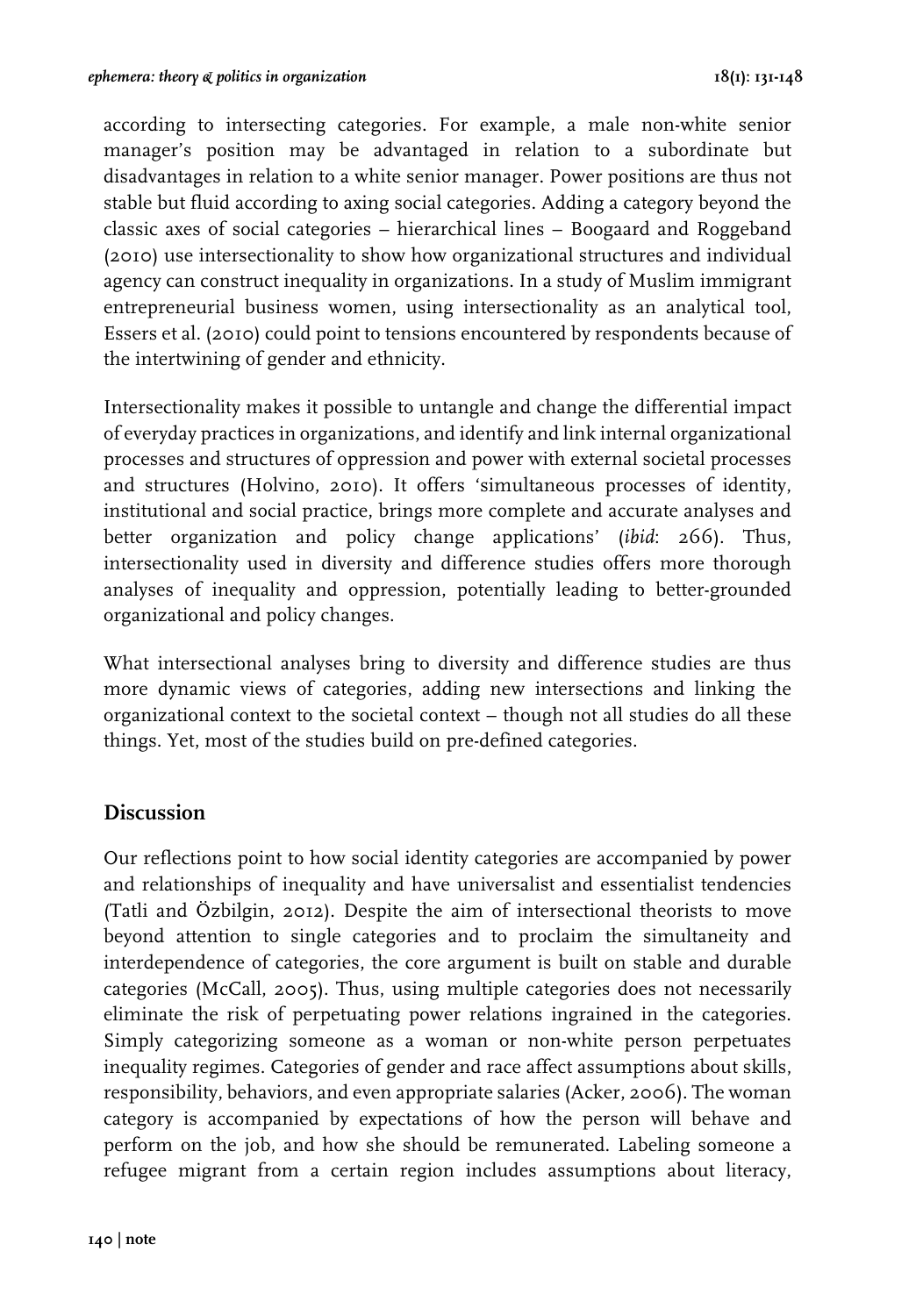education, and competences. Prasad (2012) claims that simply by using fixed categories, scholars risk reifying and perhaps unintentionally legitimating public assumptions about pre-defined categories, especially binary categories. Categories also shape the behaviors of those associating certain assumptions with certain categories. As Acker (2006: 451) notes 'supervisors probably shape their behavior with subordinates in terms of race and gender in many other work situations, influencing in subtle ways the existing patters of inequality'.

So, many critical diversity management scholars argued there is little value in using pre-established categories in diversity studies (Marfelt and Muhr, 2016). Instead Tatli and Özbilgin (2012) propose the use of emergent categories that are locally and empirically identified and defined according to their role in generating power, privilege, advantage, disadvantage, discrimination, and inequality. This would generate emic knowledge about diversity, acknowledging the dynamics of power, advantage, and privilege alongside disadvantage, inequality, and discrimination, they claim. The starting point for emic categories is the analysis of power relations, including the historical, institutional, and socio-economic settings.

Primecz et al. (2016), on the other hand, call for caution with emergent categories as the categorization process is not unbiased. They point to how emerging categories are unpolitical, not questioning tensions between advantaged and disadvantaged positions. In addition, new categories of diversity and difference are most likely linked to those holding power positions, just as Marfelt and Muhr (2016) conclude.

Do we have a double-bind dilemma here? If one does not use pre-established categories in diversity, difference and intersectionality research, one risks overlooking structural discrimination; yet, by uncritically adopting pre-produced categories, one risks the perpetuation of racist or sexist notions and inequality regimes (Zanoni and Janssens, 2004). There is probably no clear answer but we could conclude that diversity and difference research, using single or multiple categories, could benefit from an approach that attends to the temporal and geographical contextuality of relationships of power, privilege, inequality, and disadvantage (Metcalfe and Woodhams, 2012) inspired by intersectionality. To this approach, one should also add a caution regarding what power and inequality aspects come with the pre-established or emergent categories.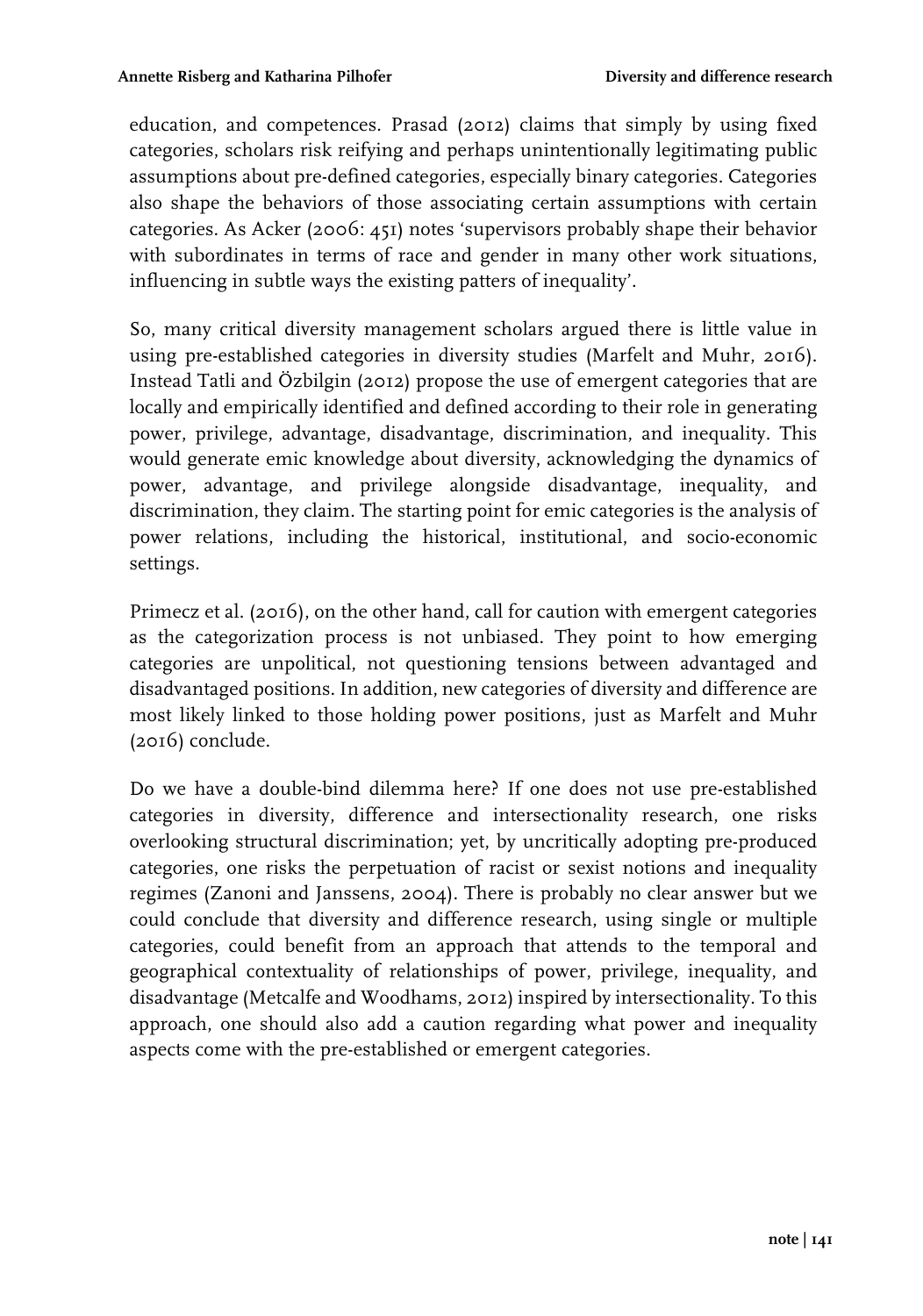# **Conclusion**

Our aim with this paper has been to reflect critically on the use of categories in traditional and intersectional diversity and difference research. Although categorizing is inevitable in handling complexity, and although it helps to fight inequality and discrimination, it can also contribute to continuing patterns of inequality and discrimination.

Categories should not be taken for granted and should be used with caution. One way forward could be to study the construction of categories – what Eriksson-Zetterquist and Styhre (2007) call the organizing of diversity practices – as the construction process entails power and power positions (Tatli and Özbilgin, 2012). Understanding how categories are used, defined, or constructed can help in understanding the power structures and power relations in an organization in relation to other processes and practices, including recruitment, advancement, salary, remuneration, promotion, and training. Such analysis could help us understand how categorization and categories – accompanied by aspects of power and inequality through assumptions – affect the lives of people working in organizations. A question remains though – to paraphrase Linstead and Brewis (2004) – how can we write about diversity and difference and acknowledge the importance of diversity and difference without reproducing power relations?

## **references**

- Acker, J. (2006) 'Inequality regimes gender, class, and race in organizations', *Gender & Society*, 20(4): 441-464.
- Adib, A. and Y. Guerrier (2003) 'The interlocking of gender with nationality, race, ethnicity and class: The narratives of women in hotel work', *Gender, Work & Organization*, 10(4): 413-432.
- Ahmed, S. (2012) On being included: Racism and diversity in institutional life. Durham, NC: Duke University Press.
- Ahonen, P. and J. Tienari (2015) 'Ethico-politics of diversity and its production', in A. Pullen and C. Rhodes (eds.) *The Routledge companion to ethics, politics and organizations*. Abingdon, NY: Routledge.
- Ahonen, P., J. Tienari, S. Meriläinen and A. Pullen (2014) 'Hidden contexts and invisible power relations: A Foucauldian reading of diversity research', *Human Relations*, 67(3): 263-286.
- Atewologun, D., R. Sealy and S. Vinnicombe (2016) 'Revealing intersectional dynamics in organizations: Introducing 'intersectional identity work', *Gender Work and Organization*, 23(3): 223-247.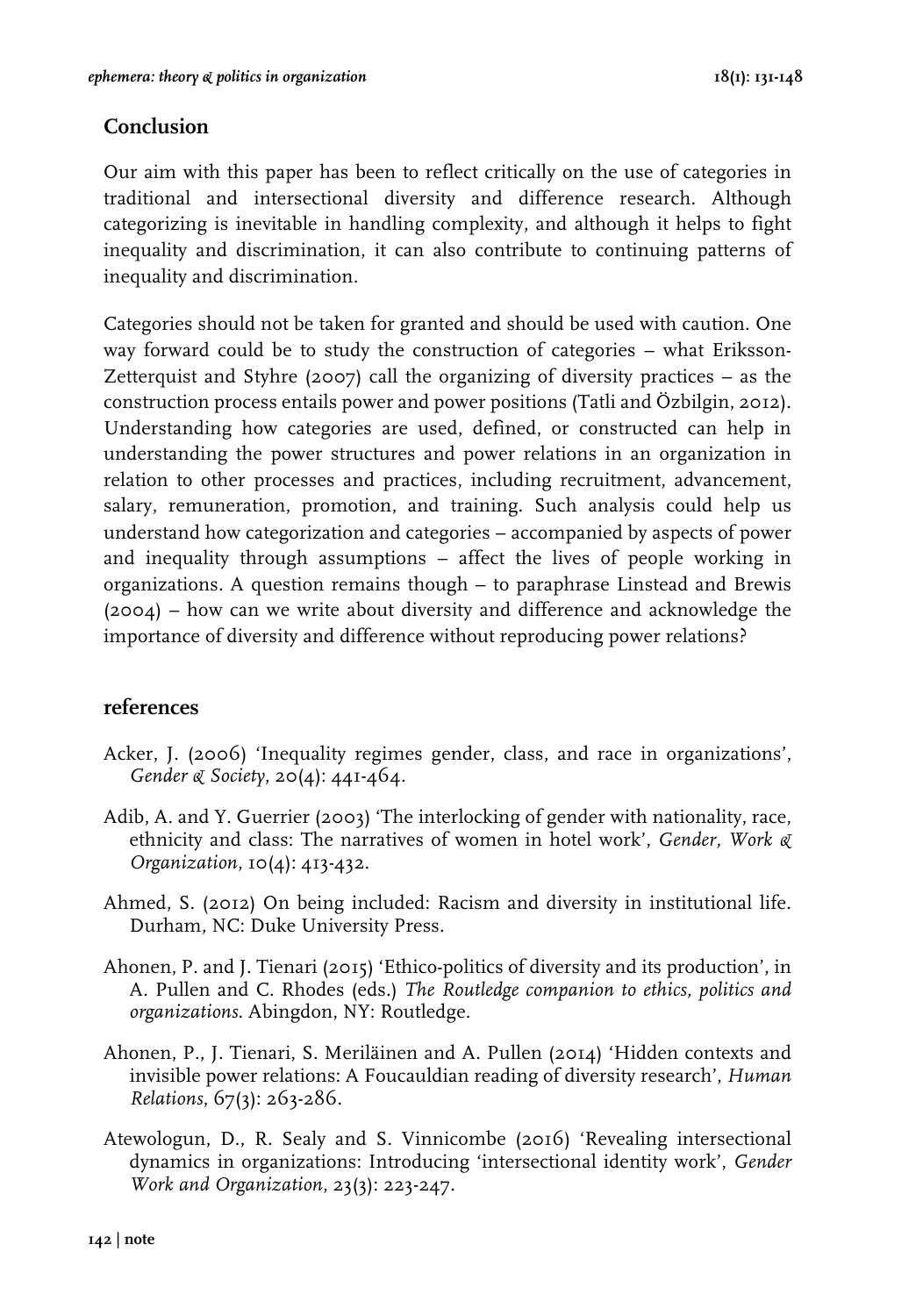Banton, M. (2011) 'A theory of social categories', *Sociology*, 45(2): 187-201.

- Berger, P.L. and T. Luckmann (1966) The social construction of reality: A treatise in the sociology of knowledge. New York, NY: Anchor Books.
- Bodenhausen, G., S.K. Kang and D. Peery (2012) 'Social categorization and the perception of social groups', in S. Fiske and C. Macrae (eds.) *The SAGE handbook of social cognition*. London: Sage Publications.
- Boogaard, B. and C. Roggeband (2010) 'Paradoxes of intersectionality: Theorizing inequality in the Dutch police force through structure and agency', *Organization*, 17(1): 53-75.
- Bowker, G.C. and S.L. Star (2000) *Sorting things out: Classification and its consequences*. Cambridge, MA: MIT Press.
- Bowleg, L. (2012) 'The problem with the phrase women and minorities: Intersectionality— an important theoretical framework for public health', *American Journal of Public Health*, 102(7): 1267-1273.
- Broadbridge, A. and R. Simpson (2011) '25 years on: Reflecting on the past and looking to the future in gender and management research', *British Journal of Management*, 22(3): 470-483.
- Broberg, G. (1975) Homo sapiens L: Studier i Carl von Linnés Naturuppfattning och människolära. Uppsala: Almquist and Wiksell.
- Carrim, N.M.H and S.M. Nkomo (2016) 'Wedding intersectionality theory and identity work in organizations: South African Indian women negotiating managerial identity', *Gender Work and Organization*, 23(3): 261-277.
- Collins, P. H. and S. Bilge (2016) *Intersectionality*. Cambridge: Polity Press.
- Crenshaw, K. (1991) 'Mapping the margins: Intersectionality, identity politics, and violence against women of color', *Standford Law Review*, 43(6): 1241-1299.
- Diedrich, A., U. Eriksson-Zetterquist and A. Styhre (2011) 'Sorting people out: The uses of one-dimensional classificatory schemes in a multi-dimensional world', *Culture and Organization*, 17(4): 271-292.
- Egan, M.L. and M. Bendick (2003) 'Workforce diversity initiatives of US multinational corporations in Europe', *Thunderbird International Business Review*, 45(6): 701-727.
- Eriksson-Zetterquist, U. and A. Styhre (2007) *Organisering och intersektionalitet*. Malmö: Liber.
- Essers, C. and Y. Benschop (2009) 'Muslim business women doing boundary work: The negotiation of Islam, gender and ethnicity within entrepreneurial contexts', *Human Relations*, 62(3): 403-423.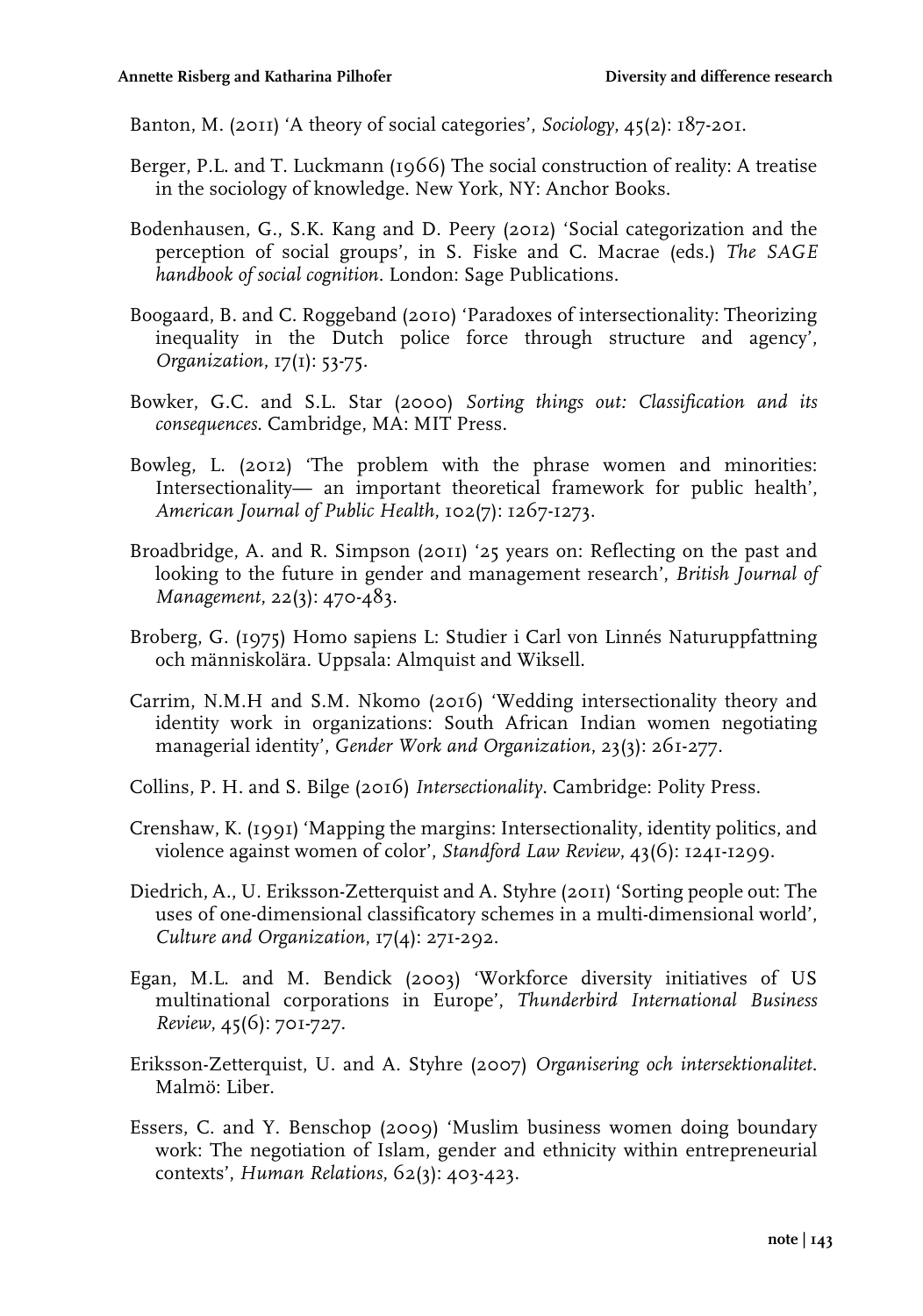- Essers, C., Y. Benschop and H. Doorewaard (2010) 'Female ethnicity: Understanding Muslim immigrant businesswomen in the Netherlands', *Gender, Work & Organization*, 17(3): 320-339.
- European Union (2000) EU directive 2000/78/EG.
- Hancock, A.-M. (2007) 'Intersectionality as a normative and empirical paradigm', *Politics & Gender*, 3(02): 248-254.
- Harrison, D.A. and K.J. Klein (2007) 'What's the difference? Diversity constructs as separation, variety, or disparity in organizations', *Academy of Management Review*, 32(4): 1199-1228. Hofstede, G. (1980) *Culture's consequences: International differences in work-related values*. Beverly Hills, CA: Sage.
- Hofstede, G. (2001) Culture's consequences: Comparing values, behaviors, institutions, and organizations across nations. Thousand Oaks, CA: Sage.
- Hogg, M.A. and D. Abrams (1988) *Social identifications*. London: Routledge.
- Holvino, E. (2010) 'Intersections: The simultaneity of race, gender and class in organization studies', *Gender, Work & Organization*, 17(3): 248-277.
- House, R., P. Hanges, M. Javidan, P. Dorfman and V. Gupta (2004) *Culture, leadership and organizations: The GLOBE study of 62 societies*. Thousand Oaks, CA: Sage.
- International Labour Organization (ILO), *Discrimination (Employment and Occupation) Convention, C111*, 25 June 1958, C111, available at: [http://www.refworld.org/docid/3ddb680f4.html].
- Jacob, E.K. (2004) 'Classification and categorization A difference that makes a difference', *Library Trends*, 52(3): 515-540.
- Jenkins, R. (2000) 'Categorization: Identity, social process and epistemology', *Current Sociology*, 48(3): 7-25.
- Johansson, M and M. Śliwa, M (2016) 'It is English and there is no Alternative': Intersectionality, language and social/organizational differentiation of Polish migrants in the UK', *Gender Work and Organization,* 23(3) 296-309.
- Kelly, M. and A. Lubitow (2014) 'Pride at work: Organizing at the intersection of the labor and LGBT movements', *Labor Studies Journal*, 39(4): 257-277.
- Lindquist, B. (1996) Svensk rasbiologi då och nu. *Expo*, *3*. [http://expo.se/2003/svensk-rasbiologi-a-da-och-nu\_298.html].
- Lindquist, B. and T. Olsson (1991) Förädlade svenskar drömmen om att skapa en bättre människa. Stockholm: Alfabeta.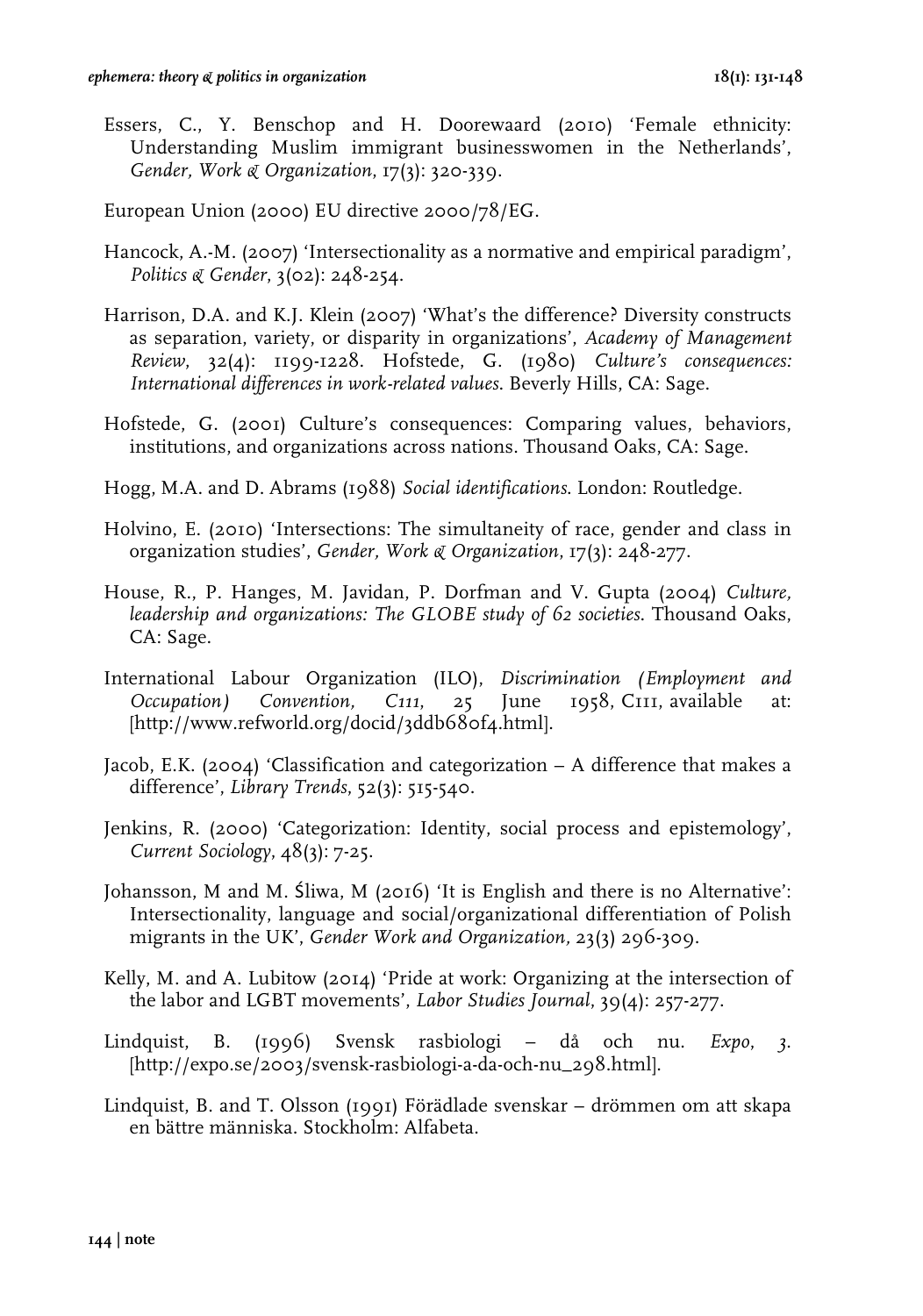- Linstead, A. and J. Brewis (2004) 'Editorial: Beyond boundaries: Towards fluidity in theorizing and practice', *Gender, Work & Organization*, 11(4): 355-362.
- Litvin, D.R. (1997) 'The discourse of diversity: From biology to management', *Organization*, 4(2): 187-209.
- Loden, M. and J.B. Rosener (1991) *Workforce America! Managing employee diversity as a vital resource*. Homewood, IL: Business One Irwin.
- Lorbiecki, A. and G. Jack (2000) 'Critical turns in the evolution of diversity management', *British Journal of Management*, 11(3): 17-31.
- Lundmark, L. (2007) *Allt som kan mätas är inte vetenskap* (No. 4: 2007). Stockholm: Forum för levande historia. [http://www.levandehistoria.se/sites/default/files/material\_file/skriftserie-4 allt-som-kan-matas-ar-inte-vetenskap.pdf].
- Lykke, N. (2010) Feminist studies. A guide to intersectional theory, methodology and writing. New York, NY: Routledge.
- Marfelt, M.M. and S.L. Muhr (2016) 'Managing protean diversity. An empirical analysis of how organizational contextual dynamics derailed and dissolved global workforce diversity', *International Journal of Cross Cultural Management*, 16(2), 231-251.
- Marfelt, M.M. (2016) 'Grounded intersectionality: Key tensions, a methodological framework, and implications for diversity research', *Equality, Diversity and Inclusion: An International Journal*, 35(1): 31-47.
- May, V.M. (2015) Pursuing intersectionality, unsettling dominant imaginaries. London: Routledge.
- McCall, L. (2005) 'The complexity of intersectionality', *Signs: Journal of Women in Culture & Society*, 30(3): 1771-1800.
- Metcalfe, B.D. and C. Woodhams (2012) 'Introduction: New directions in gender, diversity and organization theorizing – Re-imagining feminist postcolonialism, transnationalism and geographies of power', *International Journal of Management Reviews*, 14(2): 123-140.
- Milliken, F.J. and L.L. Martins (1996) 'Searching for common threads: Understanding the multiple effects of diversity in organizational groups', *Academy of Management Review*, 21(2): 402-433.
- Nash, J.C. (2008) 'Re-thinking intersectionality', *Feminist Review*, 89(1): 1-15.
- Nishii, L.H. and M.F. Özbilgin (2007) 'Global diversity management: towards a conceptual framework', *International Journal of Human Resource Management*, 18(11): 1883-1894.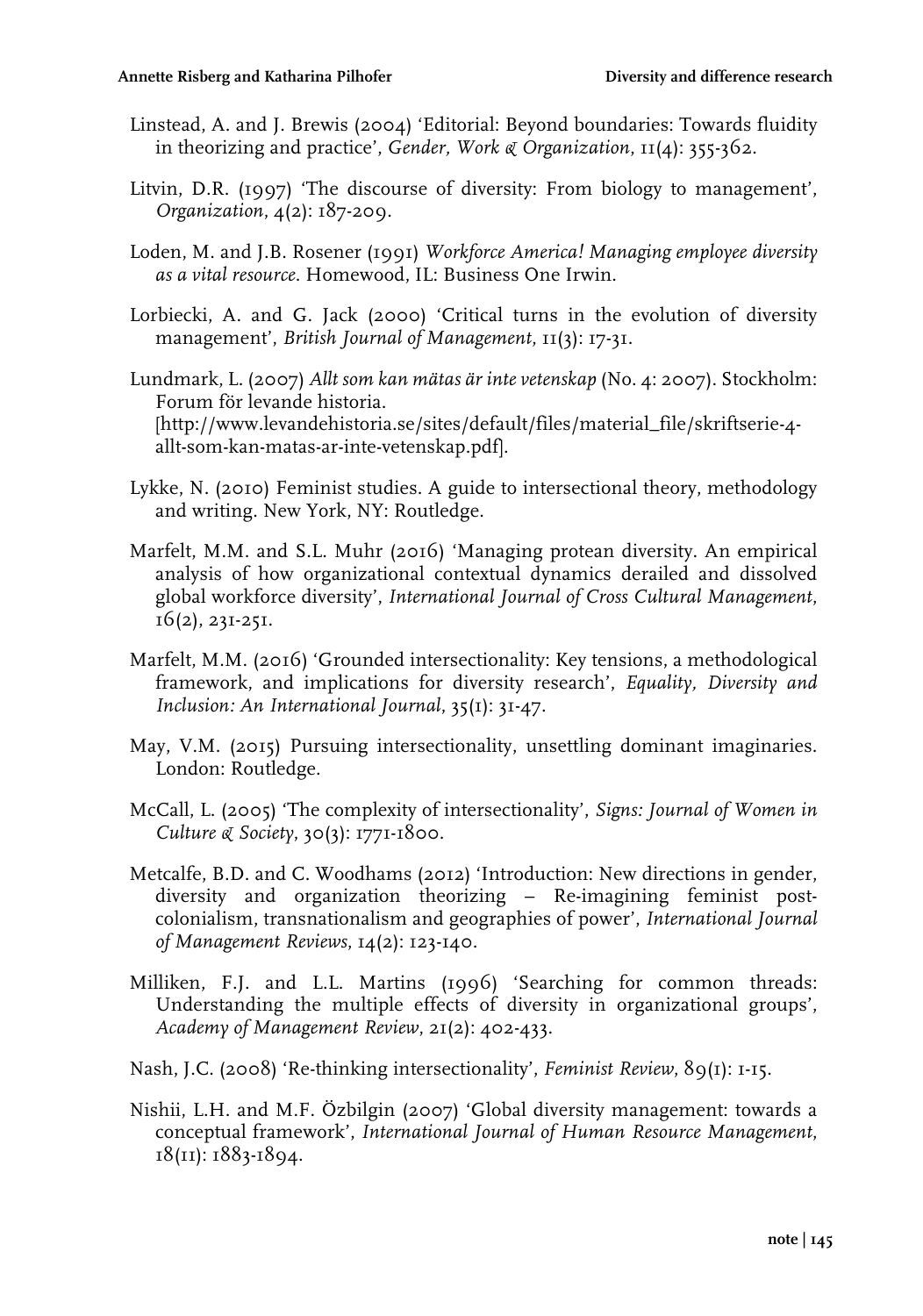- Oswick, C. and M. Noon (2014) 'Discourses of diversity, equality and inclusion: Trenchant formulations or transient fashions?' *British Journal of Management,*  $25(1): 23-39.$
- Özbilgin, M.F., T.A. Beauregard, A. Tatli and M.P. Bell (2011) 'Work–life, diversity and intersectionality: A critical review and research agenda', *International Journal of Management Reviews*, 13(2): 177-198.
- Prasad, A. (2012) 'Beyond analytical dichotomies', *Human Relations*, 65(5): 567- 595.
- Primecz, H., J. Mahadevan and L. Romani (2016) 'Why is cross-cultural management scholarship blind to power relations? Investigating ethnicity, language, gender, and religion in power-laden contexts', *International Journal of Cross Cultural Management*, 16(2): 127-136.
- Risberg, A. and A. Søderberg (2008) 'Translating a management concept: Diversity management in Denmark', *Gender in Management: An International Journal*, 23(6): 426-441.
- Roberge, M.-É., and R. van Dick (2010) 'Recognizing the benefits of diversity: When and how does diversity increase group performance?' *Human Resource Management Review*, 20(4): 295-308.
- Rodriguez, J.K., E. Holvino, J.K. Fletcher and S.M. Nkomo (2016) 'The theory and praxis of intersectionality in work and organisations: Where do we go from here?' *Gender, Work & Organization*, 23(3): 201-222.
- Rosch, E. (1999) 'Principles of categorization', in E. Margolis and S. Laurence (eds.) *Concepts: Core readings*. Cambridge, MA: MIT Press.
- Rosch, E., C.B. Mervis, W.D. Gray, D.M. Johnson and P. Boyes-Braem (1976) 'Basic objects in natural categories', *Cognitive Psychology*, 8(3): 382-439.
- Said, E.W. (1978) *Orientalism*. London: Routledge & Kegan Paul.
- Stahl, G.K., M.L. Maznevski, A. Voigt and K. Jonsen (2010) 'Unraveling the effects of cultural diversity in teams: A meta-analysis of research on multicultural work groups', *Journal of International Business Studies*, 41(4): 690-709.
- Stevens, F.G., V.C. Plaut and J. Sanchez-Burks (2008) 'Unlocking the benefits of diversity all-inclusive multiculturalism and positive organizational change', *The Journal of Applied Behavioral Science*, 44(1): 116-133.
- Strolovitch, D.Z. (2012) 'Intersectionality in time: Sexuality and the shifting boundaries of intersectional marginalization', *Politics & Gender*, 8(3): 386-396.
- Swan, E. (2010) 'Commodity diversity: Smiling faces as a strategy of containment', *Organization*, 17(1): 77-100.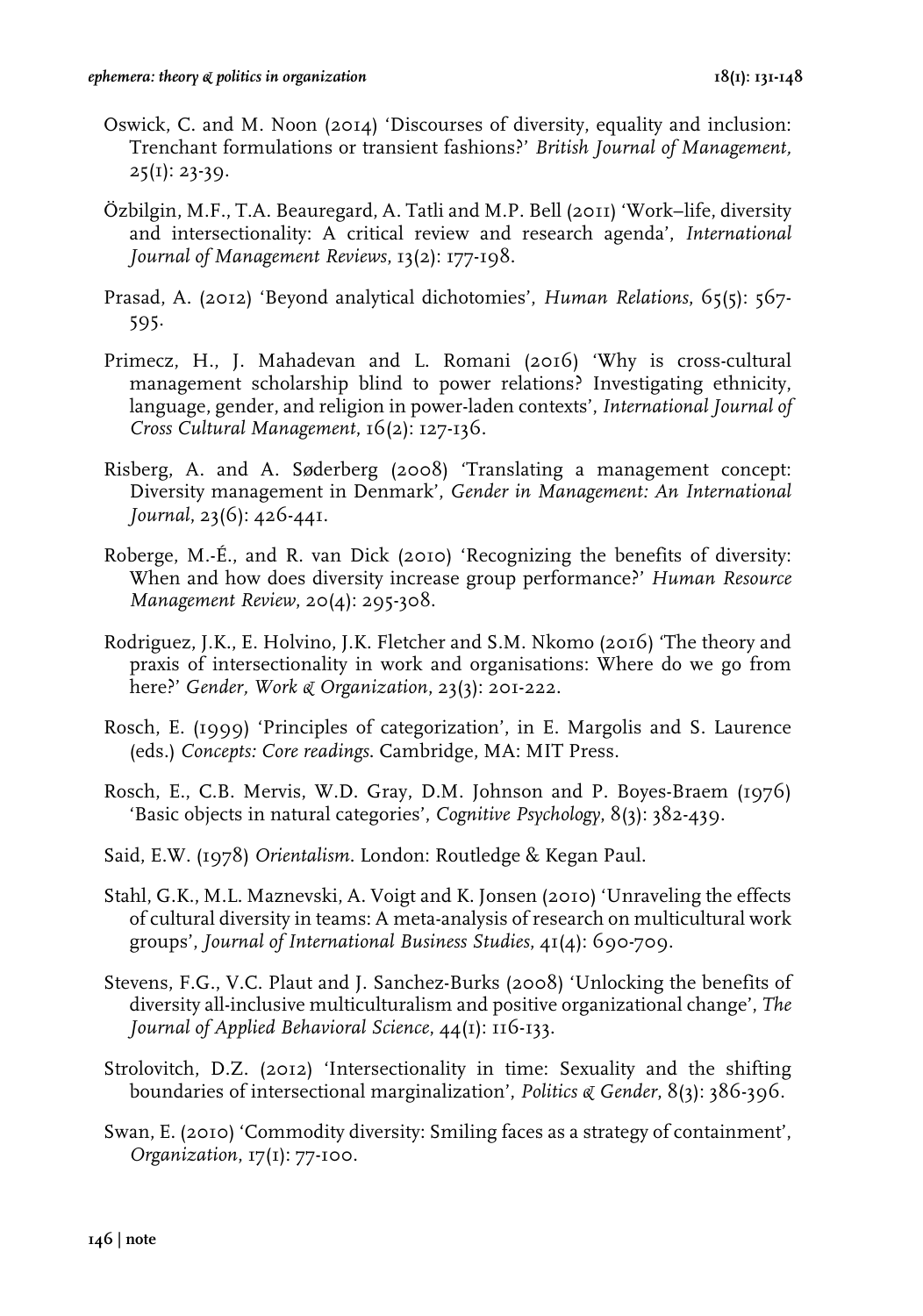- Tatli, A. and M.F. Özbilgin (2012) 'An emic approach to intersectional study of diversity at work: A Bourdieuan framing', *International Journal of Management Reviews*, 14(2): 180-200.
- Tomlinson, F. and C. Schwabenland (2010) 'Reconciling competing discourses of diversity? The UK non-profit sector between social justice and the business case', *Organization*, 17(1): 101-121.
- Vergne, J. and T. Wry (2014) 'Categorizing categorization research: Review, integration, and future directions', *Journal of Management Studies*, 51(1): 56-94.
- Vesterberg, V. (2013) 'Ethnicized un/employability: Problematized others and the shaping of advanced liberal subjects, *ephemera*, 13(4): 737-757.
- von Linné, C. (1735) *Systema Naturae*. Leiden: Haak.
- Williams, K. and C. O'Reilly (1998) 'Demography and diversity in organizations: A review of 40 years of research', *Research in Organizational Behavior*, 20: 77- 140.
- Willmott, H. (2014) 'OT and power: The significance of value-orientations and a plea for pluralism', *Tamara*, 11(2): 53-66.
- Zander, U., L. Zander, S. Gaffney and J. Olsson (2010) 'Intersectionality as a new perspective in international business research', *Scandinavian Journal of Management*, 26(4): 457-466.
- Zanoni, P. and M. Janssens (2004) 'Deconstructing difference: The rhetoric of human resource managers' diversity discourses', *Organization Studies*, 25(1): 55- 74.
- Zanoni, P. and M. Janssens (2015) 'The power of diversity discourses at work: On the interlocking nature of diversities and occupations', *Organization Studies*, 36(11): 1463-1483.
- Zanoni, P., M. Janssens, Y. Benschop and S. Nkomo (2010) 'Guest editorial: Unpacking diversity, grasping inequality: Rethinking difference through critical perspectives', *Organization*, 17(1): 9-29.

### **the authors**

Professor Annette Risberg is in the Department of Organization and Management at the Inland Norway University of Applied Sciences and Associate Professor at Copenhagen Business School. She holds a PhD and is Docent from Lund University. Her research interests combine studying *Diversity in Organizations* with *Mergers and Acquisitions*. She has published a number of chapters in edited books and articles in *Culture and Organization*, *Gender in Management: An International Journal*, *Journal of World Business*, *Scandinavian Journal of Management*, *Human Resource Management*, and *Business Horizon*,